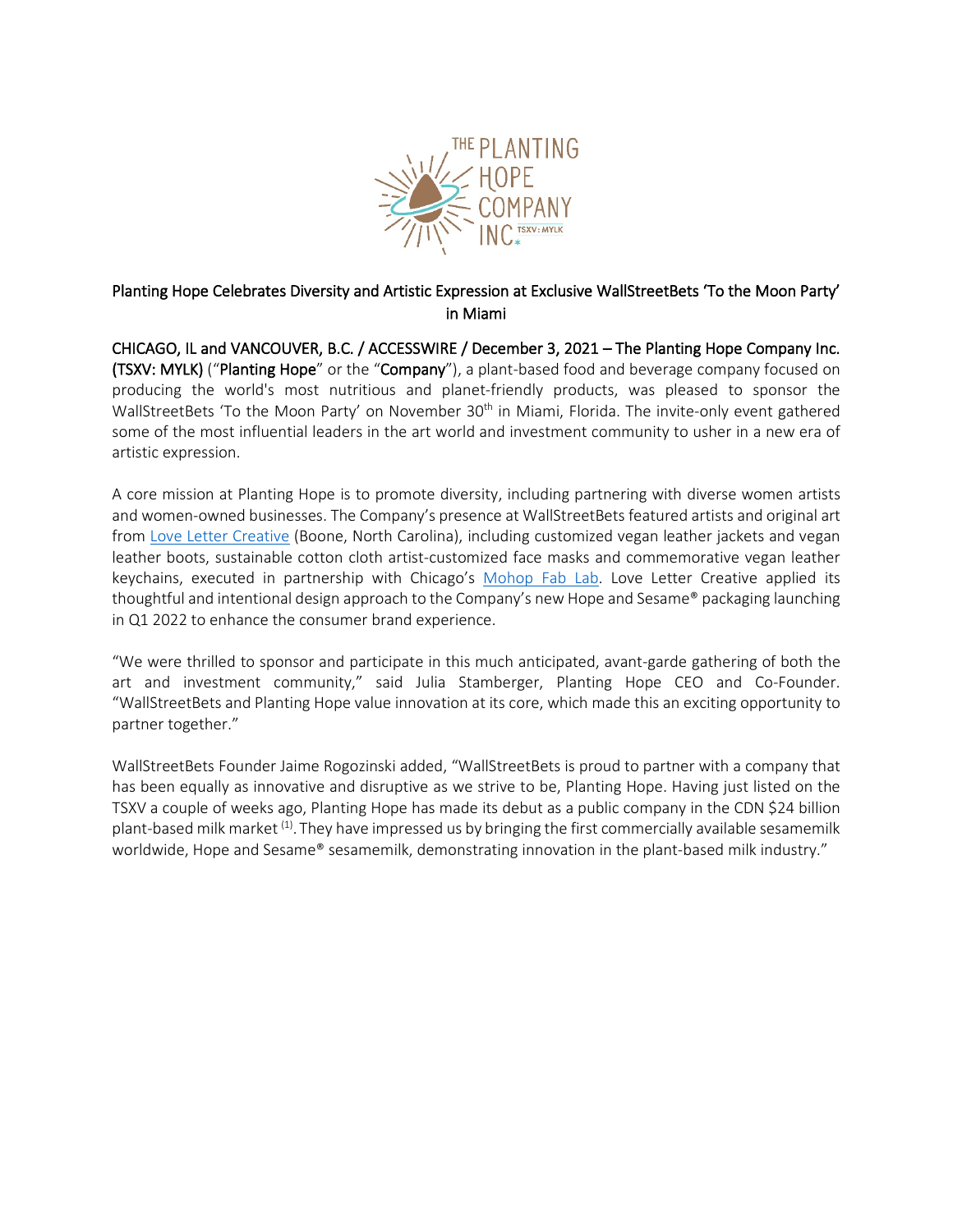

Customized vegan leather jackets and boots designed by Love Letter Creative, hand painted by Belle Hissam and Allison Langewisch.

(1) Source: Fortune Business Insights, Dairy Alternatives Market to Hit US\$53.97 Billion by 2028; Surging Demand for Plant-Based Milk Products by Health Enthusiasts to Spur Growth: Fortune Business Insights™.

## About The Planting Hope Company Inc.

Planting Hope develops, launches and scales uniquely innovative plant-based and planet-friendly food & beverage brands. Planting Hope's cutting-edge products fill key unmet needs in the skyrocketing plantbased food and beverage space. Founded by experienced food industry entrepreneurs, Planting Hope is a women-managed and women-led company with a focus on nutrition, sustainability, and diversity. For more information visit: www.plantinghopecompany.com.

## **Contacts**

Julia Stamberger CEO and Co-founder (773) 492-2243 [julia@plantinghopecompany.com](mailto:julia@plantinghopecompany.com)

Caroline Sawamoto Investor Relations (773) 492-2243 [ir@plantinghopecompany.com](mailto:ir@plantinghopecompany.com)

*Neither the TSX Venture Exchange nor its Regulation Services Provider (as that term is defined in the policies of the TSX Venture Exchange) accepts responsibility for the adequacy or accuracy of this release.*

*This news release contains "forward-looking statements" or "forward-looking information" (collectively referred to hereafter as "forward-looking statements") within the meaning of applicable Canadian securities*